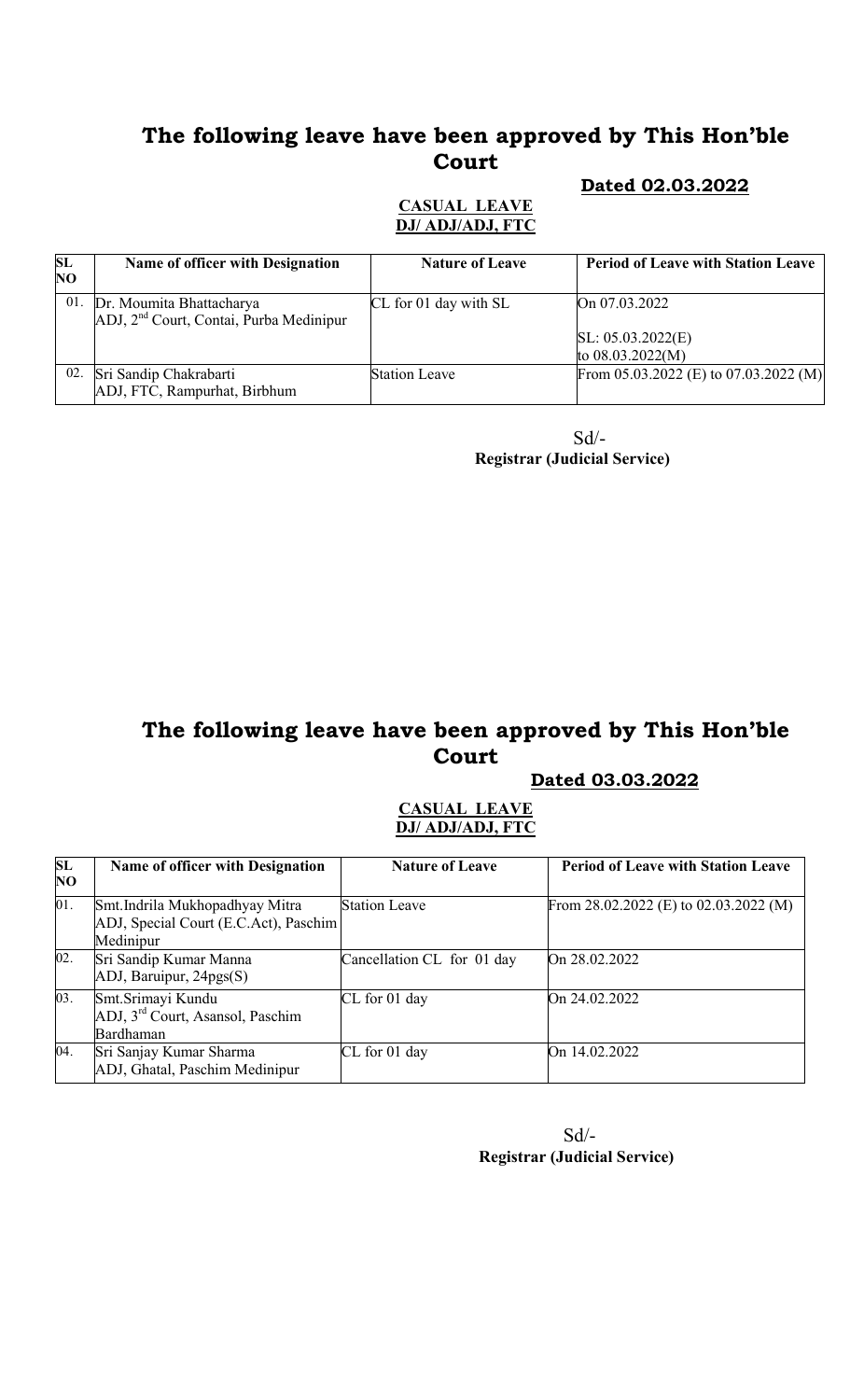# Dated 03.03.2022

### CASUAL LEAVE DJ/ ADJ/ADJ, FTC

| SL<br>$\overline{N}\overline{O}$ | Name of officer with<br><b>Designation</b>                                                                                      | <b>Nature of Leave</b> | <b>Period of Leave with Station Leave</b>                                   |
|----------------------------------|---------------------------------------------------------------------------------------------------------------------------------|------------------------|-----------------------------------------------------------------------------|
| 01.                              | Sri Ajayendra Nath Bhattacharya Station Leave<br>ADJ, 3rd Court, Dakshin<br>Dinajpur at Balurghat                               |                        | From 17.03.2022 (E) to $21.03.2022$ (M)                                     |
| 02.                              | Smt. Prajna Gargi (Bhattacharya) CL for 03 days with SL<br>Hussain<br>ADJ, FTC, Suri, Birbhum                                   |                        | From 08.03.2022 to 10.03.2022<br>$SL:07.03.2022$ (E)<br>to $13.03.2022$ (E) |
| 03.                              | Smt. Rina Sawoo<br>ADJ, 3 <sup>rd</sup> Court, Paschim<br>Medinipur                                                             | <b>Station Leave</b>   | From $06.03.2022$ (M) to $07.02.2022$ (M)                                   |
| 04.                              | Sri Sunirmal Datta<br>DJ, Paschim Bardhaman                                                                                     | <b>Station Leave</b>   | From 17.03.2022 (E) to 21.03.2022 (M)                                       |
| 05.                              | Sri Subhajit Basu<br>ADJ, FTC, Durgapur, Paschim<br>Bardhaman                                                                   | <b>Station Leave</b>   | From 17.03.2022 (E) to 21.03.2022 (M)                                       |
| 06.                              | Sri Shyam Sundar Das<br>Judge, Spl Court (E.C.Act)-cum-<br>ADJ, 2 <sup>nd</sup> Court, Cooch Behar                              | CL for 02 days with SL | On 10.03.2022 & 11.03.2022<br>SL: $09.03.2022$ (E) to $14.03.2022$ (M)      |
| 07.                              | Sri Srikumar Goswami<br>Judge, Commercial Court at<br>Alipore for 24pgs(S), Purba<br>Medinipur, Paschim Medinipur<br>& Jhargram | CL for 01 day          | On 04.03.2022                                                               |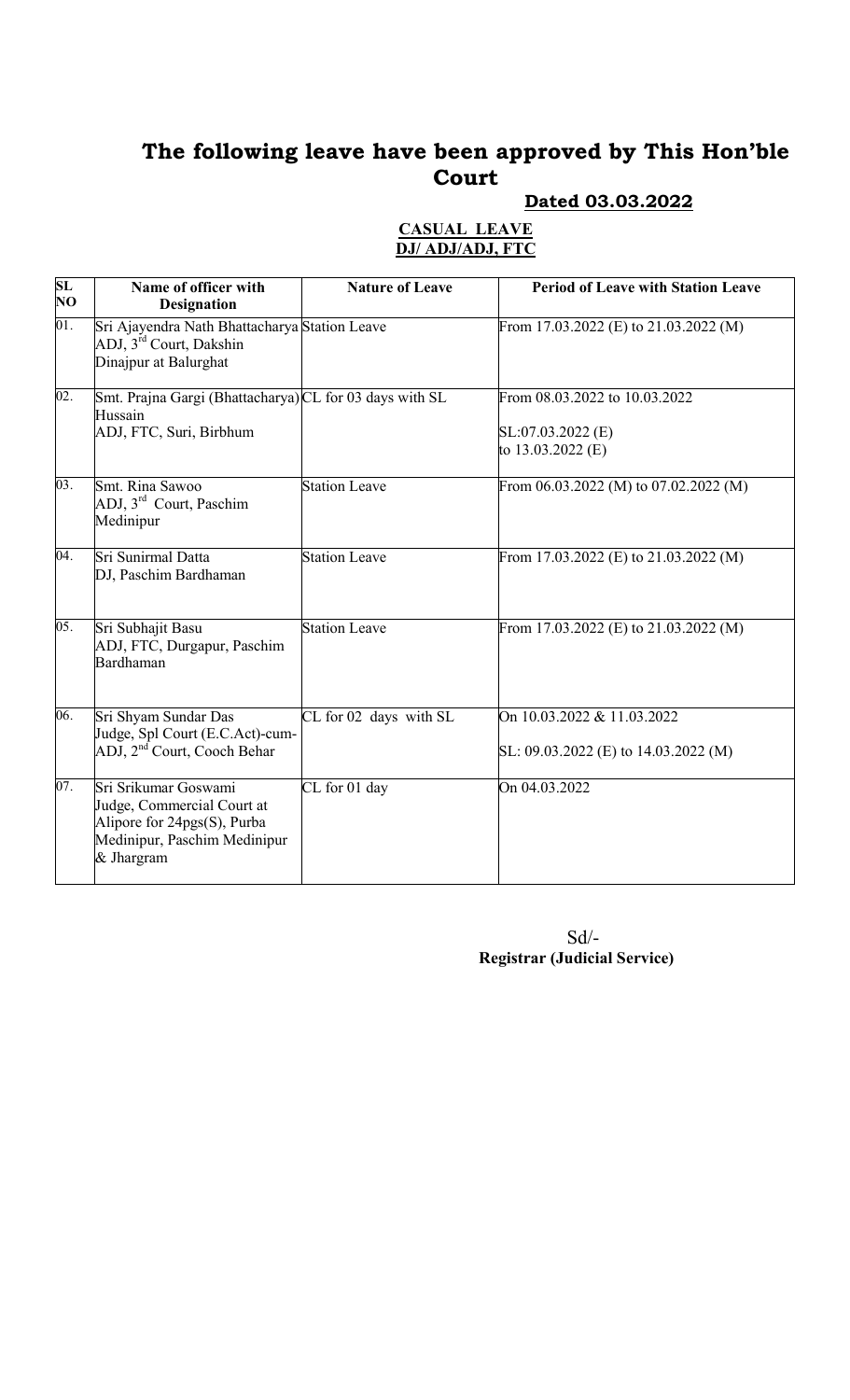## Dated 04.03.2022

#### CASUAL LEAVE DJ/ ADJ/ADJ, FTC

| SL<br>NO | Name of officer with Designation                                                           | <b>Nature of Leave</b>   | <b>Period of Leave with Station Leave</b> |
|----------|--------------------------------------------------------------------------------------------|--------------------------|-------------------------------------------|
| 01.      | Sri Anjan Kumar Sengupta<br>ADJ, 2 <sup>nd</sup> Court, Jangipur,                          | CL for 03 days with SL   | From 09.03.2022 to 11.03.2022             |
|          | Murshidabad                                                                                |                          | SL: 08.03.2022 (E) to 14.03.2022 (N)      |
| 02.      | Smt. Arti Sharma Roy, ADJ, Bench-CL for 01 day with SL<br>I, City Sessions Court, Calcutta |                          | On 05.03.2022                             |
|          |                                                                                            |                          | SL:04.03.2022(E) to 07.03.2022(M)         |
| 03.      | Sri Ananta Kumar Singha<br>Mahapatra                                                       | CL for 02 days with SL   | On 21.03.2022 & 22.03.2022                |
|          | ADJ, Special Court (E.C Act),<br>Balurghat, Dakshin Dinajpur                               |                          | SL:17.03.2022(E) to 23.03.2022(M)         |
| 04.      | Sri Bimal Kanti Bera, ADJ, 1st<br>Court, Durgapur, Paschim<br>Bardhaman                    | <b>Station Leave</b>     | From 17.03.2022 (E) to $21.03.2022$ (M)   |
| 05.      | Sri Bhaskar Bhattacharjee, ADJ, 1st<br>Court, Uluberia, Howrah                             | <b>Station Leave</b>     | From 05.03.2022 (E) to 07.03.2022 (M)     |
|          |                                                                                            |                          | From 12.03.2022 (E) to 14.03.2022 (M)     |
| 06.      | Sri Kallol Kumar Das<br>ADJ, 1 <sup>st</sup> Court, Cochbehar (NDPS)                       | CL for 01 day with SL    | On 17.03.2022                             |
|          |                                                                                            |                          | SL:16.03.2022 (E) to 21.03.2022 (M)       |
| 07.      | Sri Manoj Kumar Sharma<br>DJ, Purulia                                                      | <b>Station Leave</b>     | From 18.03.2022 (M) to 21.03.2022 (M)     |
| 08.      | Sri Partha Pratim Chakraborty<br>DJ, Cooch Behar                                           | CL for 01 day with SL    | On 07.03.2022                             |
|          |                                                                                            |                          | $SL:06.03.2022(E)$ to 08.03.2022(M)       |
| 09.      | Sri Subhrajit Basu<br>DJ, Birbhum at Suri                                                  | CL for 01 day with SL    | On 07.03.2022                             |
|          |                                                                                            |                          | SL:07.03.2022(M) to 08.03.2022(M)         |
| 10.      | Sri Somnath Chakraborti<br>ADJ, 1 <sup>st</sup> Court, Krishnagar, Nadia                   | CL for 01 day<br>with SL | On 17.03.2022                             |
|          |                                                                                            |                          | SL:16.03.2022 (E) to 20.03.2022 (E)       |
| 11.      | Smt. Sonalee Nandy Chakrabarti<br>ADJ, 4 <sup>th</sup> Court, Krishnagar, Nadia            | CL for 01 day with SL    | On 17.03.2022                             |
|          |                                                                                            |                          | $SL:16.03.2022$ (E) to 20.03.2022 (E)     |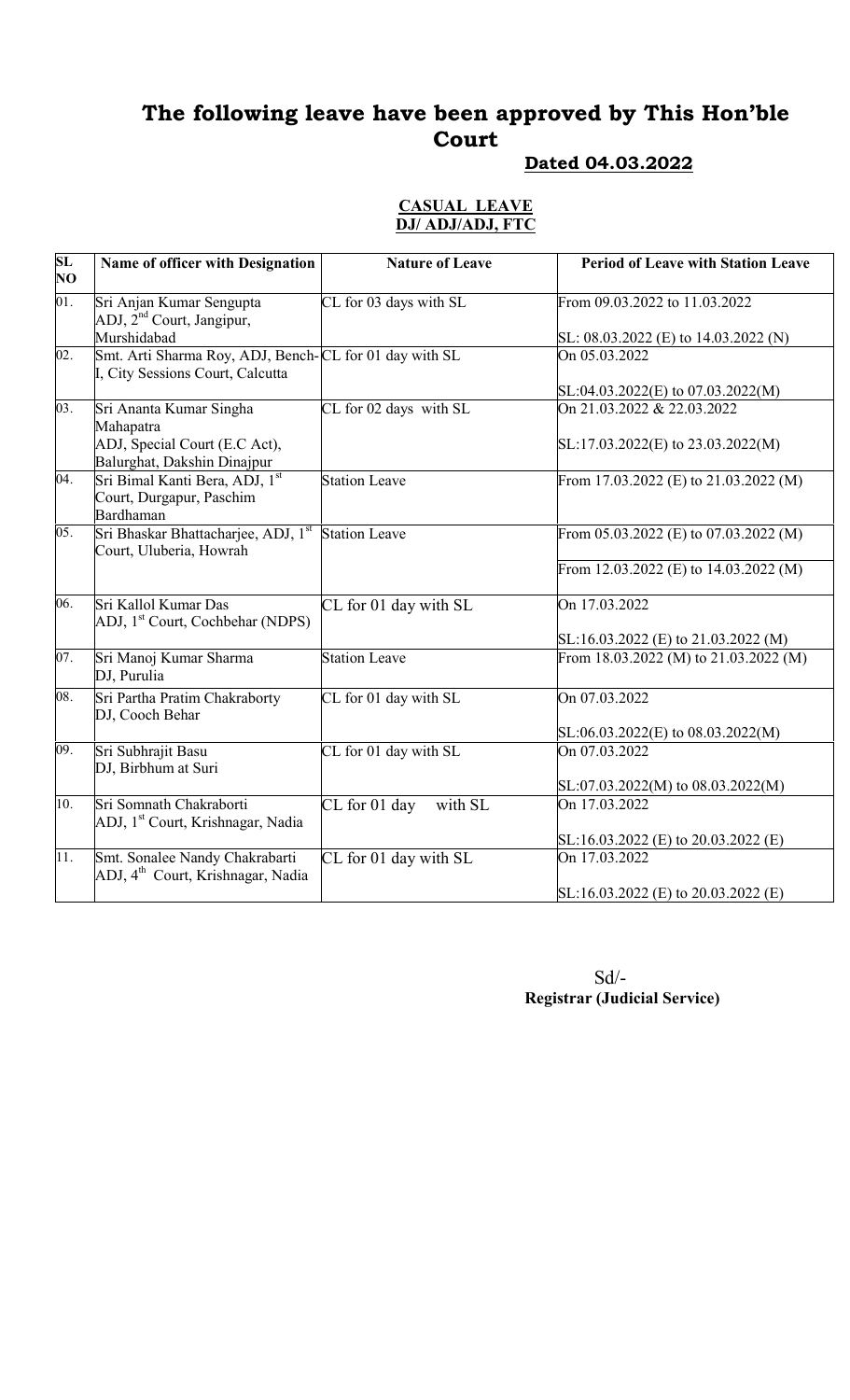### Dated 04.03.2022

#### CASUAL LEAVE DJ/ ADJ/ADJ, FTC

| SL<br>NO | Name of officer with<br><b>Designation</b>                                                          | <b>Nature of Leave</b> | <b>Period of Leave with Station Leave</b>                              |
|----------|-----------------------------------------------------------------------------------------------------|------------------------|------------------------------------------------------------------------|
| 01.      | Smt. Chandraprova Chakraborty CL for 01 day<br>ADJ, FTC-3, Diamond Harbour,<br>$24$ -Parganas $(S)$ |                        | On 02.03.2022                                                          |
| 02.      | Smt. Madhumita Roy-III<br>ADJ, FTC-II, Basirhat, 24<br>Pgs(N)                                       | CL for 01 day          | On 02.03.2022                                                          |
| 03.      | Smt. Sutanuka Nag<br>ADJ, Bench-II, City Sessions<br>Court, Bichar Bhawan, Calcutta                 | $CL$ for 01 day        | On 04.03.2022                                                          |
| 04.      | Smt. Sudeshna De (Chatterjee),<br>ADJ, 1 <sup>st</sup> Court, Alipore, South<br>24 Parganas         | CL for 01 day          | On 28.02.2022                                                          |
| 05.      | Yasmin Ahmad, ADJ, 1 <sup>st</sup> Court, CL for 02 days with SL<br>Paschim Medinipur               |                        | On 04.03.2022 & 05.03.2022<br>SL: $03.03.2022$ (E) to $07.03.2022$ (M) |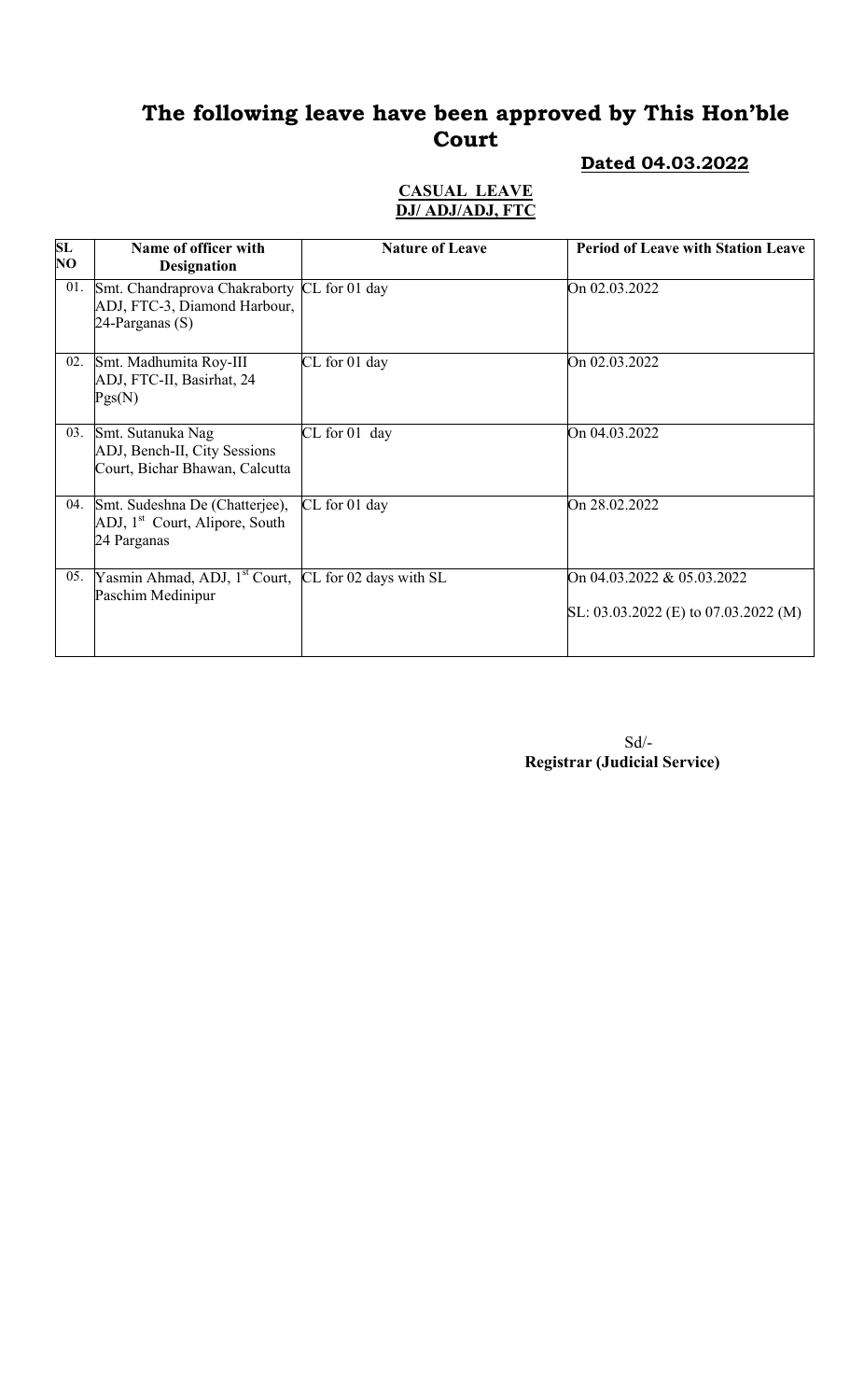## Dated 07.03.2022

#### CASUAL LEAVE DJ/ ADJ/ADJ, FTC

| SL<br><b>NO</b> | Name of officer with<br><b>Designation</b>                                                 | <b>Nature of Leave</b> | <b>Period of Leave with Station Leave</b> |
|-----------------|--------------------------------------------------------------------------------------------|------------------------|-------------------------------------------|
| 01.             | Sri Ambarish Ghosh<br>ADJ, Re-Designated Court,<br>Paschim Medinipur                       | Station Leave          | From $05.03.2022$ (E) to $07.03.2022$ (M) |
| 02.             | Sri Dharani Adhikary<br>ADJ, 1 <sup>st</sup> Court, Suri,<br><b>Birbhum</b>                | <b>Station Leave</b>   | From 05.03.2022 (E) to 07.03.2022 (M)     |
| 03.             | Smt.Indrila Mukhopadhyay<br>Mitra<br>ADJ, Special Court<br>(E.C.Act), Paschim<br>Medinipur | <b>Station Leave</b>   | From $05.03.2022$ (E) to $07.03.2022$ (M) |
| 04.             | Sri Rintu Sur<br>ADJ, FTC-2, Paschim<br>Medinipur                                          | <b>Station Leave</b>   | From 05.03.2022 (E) to 07.03.2022 (M)     |
| 05.             | Sri Subhendu Samanta,<br>Judge, 5 <sup>th</sup> Bench, City Civil<br>Court, Calcutta       | CL for 01 day          | On 02.03.2022                             |
|                 | 06. Sri Sanjib Dey<br>ADJ, 1 <sup>st</sup> Court, Contai,<br>Purba Medinipur               | Station Leave          | From 06.03.2022 (M) to 06.03.2022 (E)     |
| 07.             | Sri Sanjoy Ranjan Paul<br>ADJ, FTC-2, Kandi,<br>Murshidabad                                | CL for 01 day          | On 03.03.2022                             |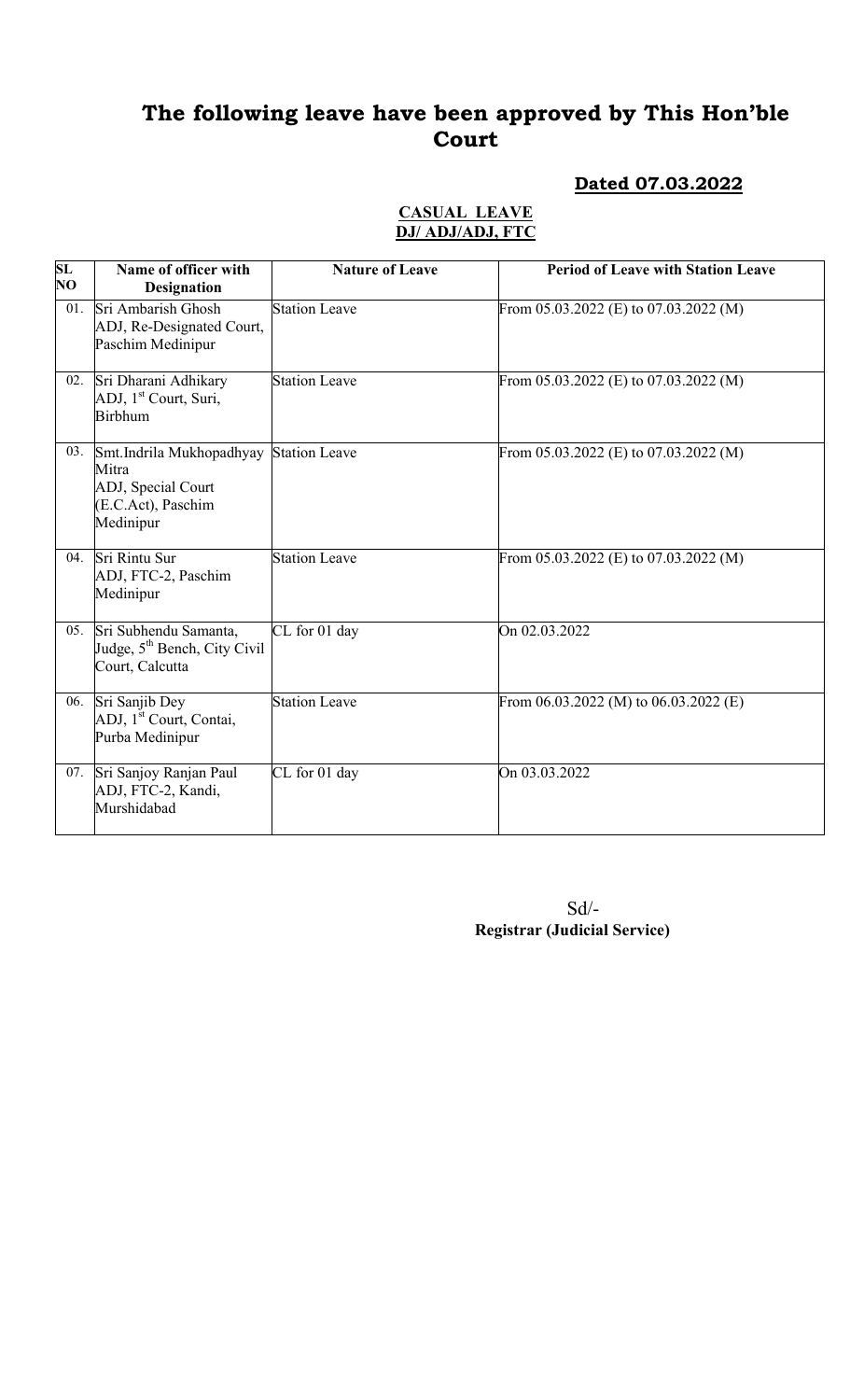## Dated 07.03.2022

#### CASUAL LEAVE DJ/ ADJ/ADJ, FTC

| SL<br>NO | Name of officer with Designation                                                          | <b>Nature of Leave</b> | <b>Period of Leave with Station Leave</b>                            |
|----------|-------------------------------------------------------------------------------------------|------------------------|----------------------------------------------------------------------|
| 01.      | Sri Ananta Kumar Bardhan<br>ADJ, FTC-1, Bongaon, 24pgs(N)                                 | CL for 02 days with SL | On 18.04.2022 & 19.04.2022<br>SL: $13.04.2022(E)$ to $20.04.2022(M)$ |
| 02.      | Sri Abhijit De<br>ADJ, FTC-III, Krishnagar, Nadia                                         | CL for 02 days with SL | On 10.03.2022 & 11.03.2022                                           |
|          |                                                                                           |                        | SL: $09.03.2022$ (E) to 15.03.2022 (M)                               |
| 03.      | Sri Gopal Kishor Sinha<br>ADJ, $\tilde{\mathcal{I}}^{\text{th}}$ Court, Alipore, 24pgs(S) | CL for 01 day with SL  | On 11.03.2022<br>SL: 10.03.2022 (E) to 14.03.2022 (M)                |
| 04.      | Sri Jeetendra Gupta<br>ADJ, 2 <sup>nd</sup> Court, Siliguri, Darjeeling                   | CL for 01 day with SL  | On 07.03.2022                                                        |
|          |                                                                                           |                        | $SL:05.03.2022(E)$ to 08.03.2022(M)                                  |
|          | 05. Smt. Kaberi Basu, ADJ, 3rd Court,<br><b>Bankura</b>                                   | CL for 02 days         | On 12.04.2022 & 13.04.2022                                           |
|          |                                                                                           |                        | SL: 11.04.2022(E) to $18.04.2022(M)$                                 |
| 06.      | Sri Lilamoy Mondal<br>ADJ, 2 <sup>nd</sup> Court, Islampur, Uttar<br>Dinajpur             | <b>Station Leave</b>   | From 17.03.2022 (E) to $21.03.2022$ (M)                              |
|          | 07. Sri Mihir Kumar Mondal, ADJ,                                                          | CL for 03 days with SL | From 15.03.2022 to 17.03.2022                                        |
|          | Raghunathpur, Purulia                                                                     |                        | SL: 14.03.2022 (E) to 21.03.2022 (M)                                 |
| 08.      | Smt. Madhuchhanda Bose<br>ADJ, 2 <sup>nd</sup> Court, Katwa, Purba                        | CL for 02 days with SL | On 16.03.2022 & 17.03.2022                                           |
|          | Bardhaman                                                                                 |                        | $SL:16.03.2022(M)$ to 20.03.2022(E)                                  |
| 09.      | Mir Rashid Ali<br>ADJ, Malbazar, Jalpaiguri                                               | CL for 01 day with SL  | On 22.03.2022                                                        |
|          |                                                                                           |                        | SL:17.03.2022 (E) to 23.03.2022 (M)                                  |
|          | 10. Sri Manoj Kumar Rai<br>ADJ, 1st Court, Serampore,<br>Hooghly                          | CL for 02 days         | On 10.03.2022 & 11.03.2022                                           |
| 11.      | Sri Paresh Chandra Karmakar<br>ADJ, 2nd Court, Bongaon, 24pgs(N)                          | CL for 01 day with SL  | On 17.03.2022<br>$SL:16.03.2022$ (E) to 21.03.2022 (M)               |
| 12.      | Sri Partha Sarathi Chatterjee<br>Judge, Bench-VIII, City Civil Court,                     | CL for 03 days with SL | From 09.03.2022 to 11.03.2022                                        |
|          | Calcutta                                                                                  |                        | SL: 09.03.2022 (M) to 13.03.2022 (N)                                 |
| 13.      | Smt. Rupanjana Chakrabarti<br>ADJ, 7 <sup>th</sup> Court, Paschim Meddinipur              | CL for 01 day with SL  | On 07.03.2022                                                        |
|          |                                                                                           |                        | $SL: 05.03.2022(E)$ to $08.03.2022(M)$                               |
|          | 14. Sri Samyajit Mukhopadhyay, ADJ,<br>1 <sup>st</sup> Court, Barrackpore, North 24       | CL for 02 days with SL | On 07.03.2022 & 08.03.2022                                           |
|          | Parganas                                                                                  |                        | $SL: 05.03.2022(E)$ to 09.03.2022(M)                                 |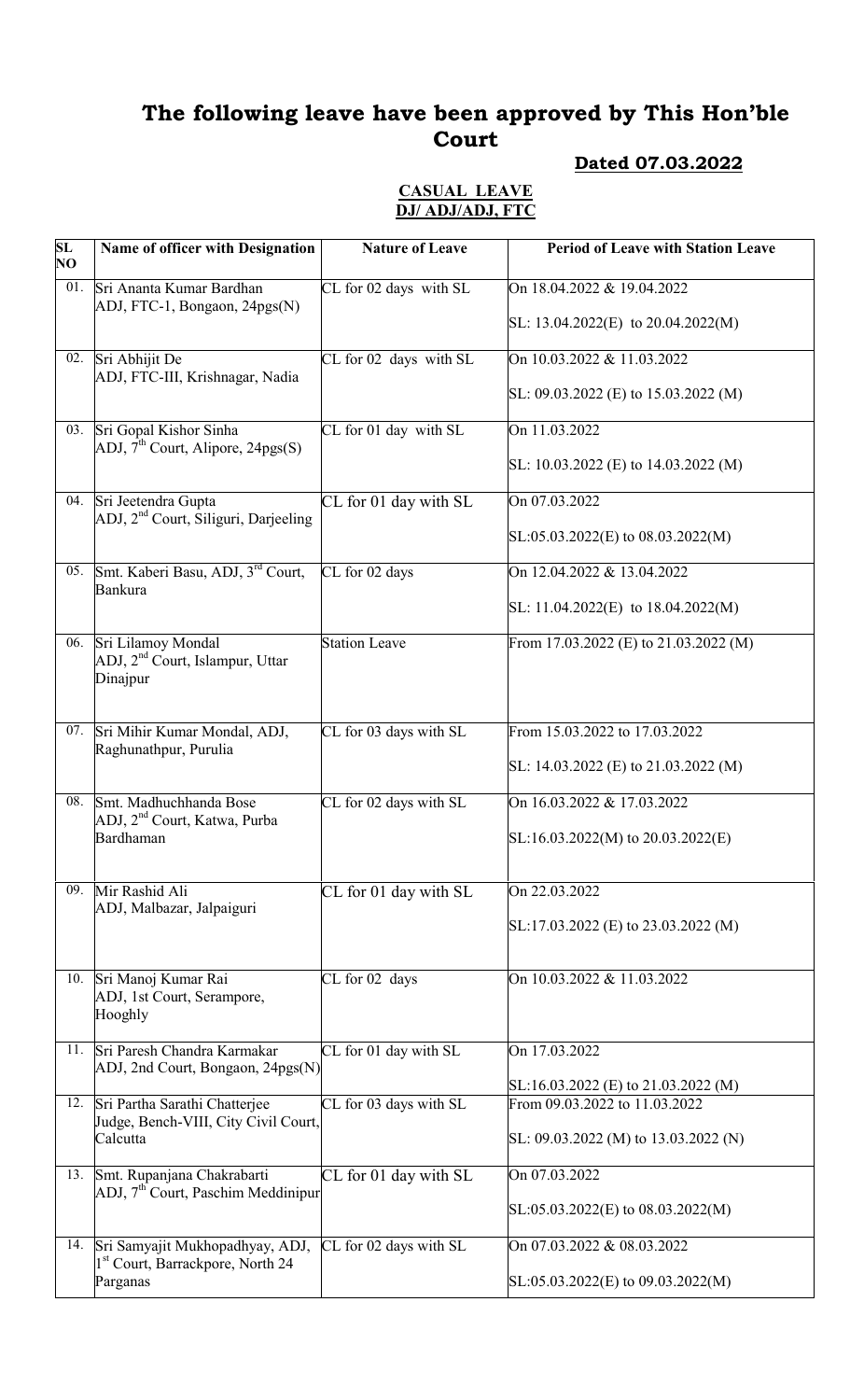| 15. | Smt. Suparna Ray<br>ADJ, 3 <sup>rd</sup> Court, Tamluk, Purba<br>Medinipur | <b>Station Leave</b>   | From 11.03.2022 (E) to $14.03.2022$ (M)                           |
|-----|----------------------------------------------------------------------------|------------------------|-------------------------------------------------------------------|
| 16. | Sri Subhasis Ghosh<br>DJ, Uttar Dinajpur at Raiganj                        | CL for 01 day with SL  | On 17.03.2022<br>SL:16.03.2022 (E) to 21.03.2022 (M)              |
| 17. | Sri Shailendra Kumar Singh<br>ADJ, $2nd$ Court, Serampore,<br>Hooghly      | CL for 01 day with SL  | On 09.03.2022<br>$SL:08.03.2022(E)$ to 10.03.2022 (M)             |
| 18. | Sukumar Sutradhar<br>ADJ, 1 <sup>st</sup> Court, Katwa, Purba<br>Bardhaman | CL for 02 days with SL | On 16.03.2022 & 17.03.2022<br>$SL:16.03.2022(M)$ to 20.03.2022(E) |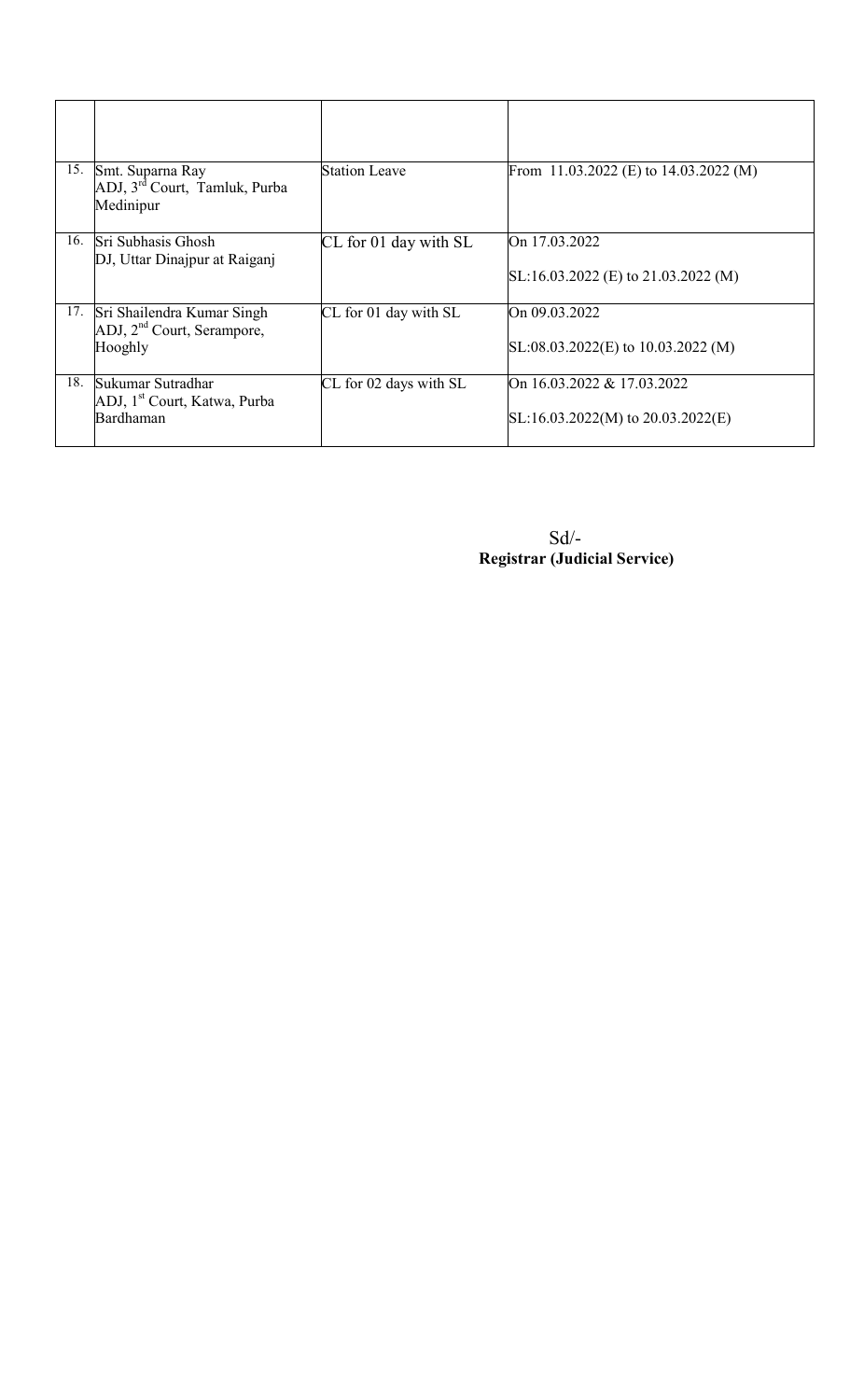Dated: 02.03.2022

| <b>SL</b><br>N <sub>O</sub> | Name of officer with<br><b>Designation</b>                                       | <b>Nature of Leave</b>   | <b>Period of Leave with Station Leave</b> |
|-----------------------------|----------------------------------------------------------------------------------|--------------------------|-------------------------------------------|
|                             | Smt. Pinki Rani Das<br>JM, 4 <sup>th</sup> Court, Durgapur,<br>Paschim Bardhaman | Earned Leave for 05 days | From 21.03.2022 to 25.03.2022             |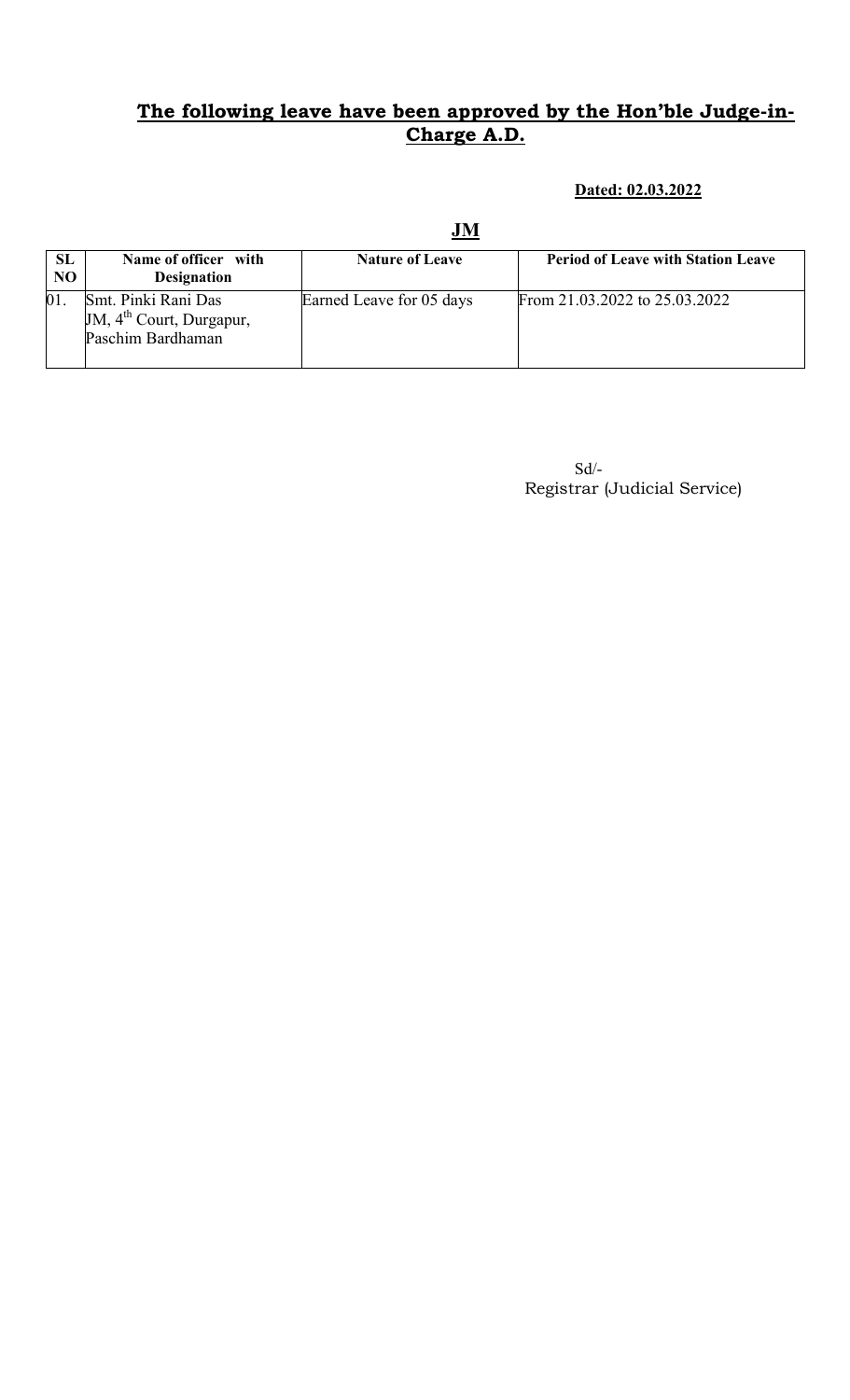### Dated: 03.03.2022

# ADJ,FTC/CJ(SD)

|                   | <b>SL NO</b> Name of officer with Designation                                            | <b>Nature of Leave</b>   | <b>Period of Leave with Station Leave</b> |
|-------------------|------------------------------------------------------------------------------------------|--------------------------|-------------------------------------------|
| 01.               | Mr. Karim Ur Reza, CJ(SD),<br>Basirhat, 24-Pgs(N)                                        | Earned Leave for 32 days | From 04.04.2022 to 05.05.2022             |
| $\overline{02}$ . | Smt. Nilanjana Ghosh<br>CJ(SD), Jangipur, Murshidabad                                    | Earned Leave for 04 days | From 14.03.2022 to 17.03.2022             |
| 03.               | Smt. Sarojani Ghising<br>ADJ, FTC, 7 <sup>th</sup> Court, Alipore,<br>South 24 Parganas, | Earned Leave for 11 days | From 15.03.2022 to 25.03.2022             |

## JM

|     | <b>SL NO</b> Name of officer with Designation                                            | <b>Nature of Leave</b>   | <b>Period of Leave with Station Leave</b> |
|-----|------------------------------------------------------------------------------------------|--------------------------|-------------------------------------------|
| 04. | Sri Sumitava Ghosh, JM, 1 <sup>st</sup> Court, Earned Leave for 06 days<br>Suri, Birbhum |                          | From 14.03.2022 to 19.03.2022             |
| 05. | Smt. Sujata Mondal, JM, 7 <sup>th</sup><br>Court, Alipore, 24 Pgs (S)                    | Earned leave for 12 days | From 28.03.2022 to 08.04.2022             |
| 06. | Sri Jyotirmoy Bhattacharjee<br>JM, 2 <sup>nd</sup> Court, Suri, Birbhum                  | Earned Leave for 05 days | From 07.03.2022 to 11.03.2022             |
| 07. | Sri Sourav Das, JM, 1 <sup>st</sup> Court,<br>Diamond Harbour, South 24<br>Parganas.     | Earned Leave for 06 days | From 11.04.2022 to 16.04.2022             |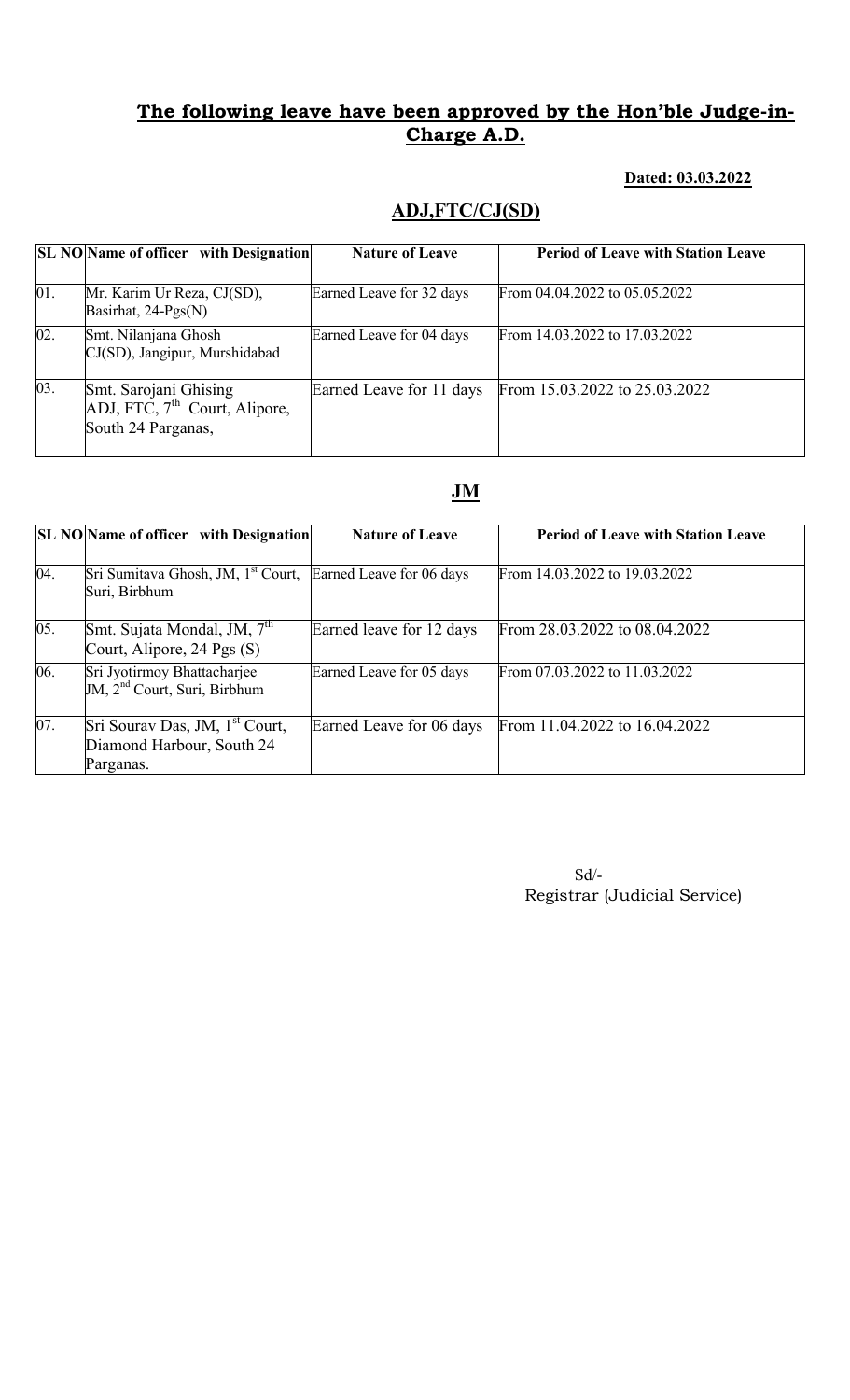DJ/ADJ

### Dated: 03.03.2022

| <b>SL NO</b> | Name of officer with<br><b>Designation</b>                                                                 | <b>Nature of Leave</b> | <b>Period of Leave with Station Leave</b> |
|--------------|------------------------------------------------------------------------------------------------------------|------------------------|-------------------------------------------|
| 01.          | Chandrani Mukherjee (Banerjee) Earned Leave for 04 days.<br>Judge, Bench-IV, City Civil Court,<br>Calcutta |                        | From 22,02,2022 to 25,02,2022             |

# ADJ, FTC/CJ(SD)

| <b>SL NO</b> | Name of officer with<br><b>Designation</b>                                        | <b>Nature of Leave</b> | <b>Period of Leave with Station Leave</b>                |
|--------------|-----------------------------------------------------------------------------------|------------------------|----------------------------------------------------------|
| 02.          | Sri Asish Gupta<br>ADJ, FTC, 1 <sup>st</sup> Court, Sealdah,<br>South 24 Parganas |                        | Commuted Leave for 04 days From 22.02.2022 to 25.02.2022 |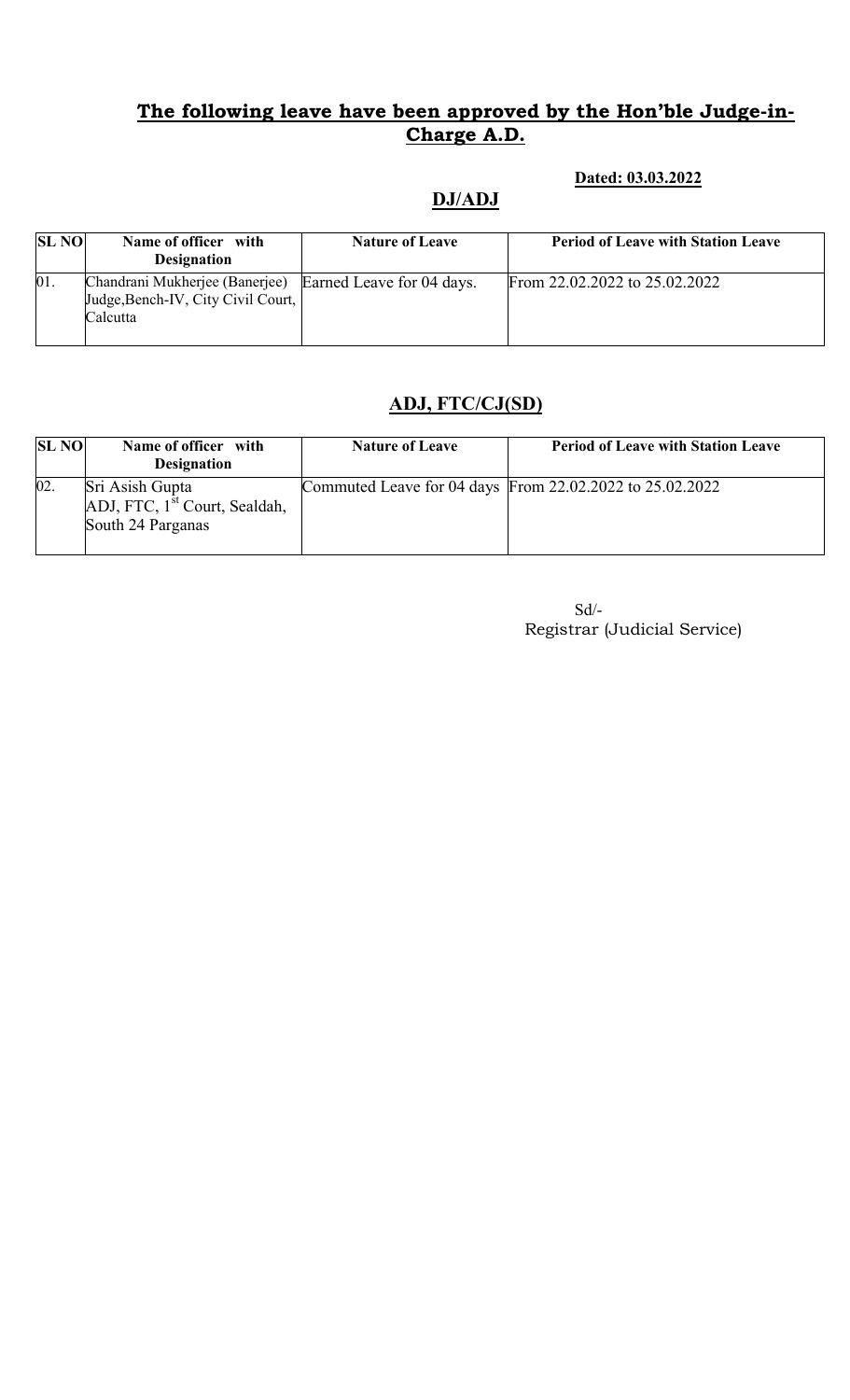### Dated: 04.03.2022

## DJ/ADJ

|     | <b>SL NO</b> Name of officer with Designation                                                                                       | <b>Nature of Leave</b>   | <b>Period of Leave with Station Leave</b>              |
|-----|-------------------------------------------------------------------------------------------------------------------------------------|--------------------------|--------------------------------------------------------|
| 01. | Sri Srikumar Goswami<br>Judge, Commercial Court, Alipore,<br>South 24 Parganas, Purba Medinipur,<br>Paschim Medinipore and Jhargram | Earned Leave for 05 days | from 07.03.2022 to 11.03.2022                          |
| 02. | Mohd. Aqil Saifi<br>ADJ, 6 <sup>th</sup> Court, Barasat, North 24<br>Parganas                                                       |                          | Earned leave for 03 days From 11.04.2022 to 13.04.2022 |

# ADJ,FTC/ CJ(SD)

|     | <b>SL NO</b> Name of officer with Designation             | <b>Nature of Leave</b> | <b>Period of Leave with Station Leave</b>              |
|-----|-----------------------------------------------------------|------------------------|--------------------------------------------------------|
| 03. | Sri Anirban Ray<br>CJ(SD), Alipurduar, Jalpaiguri         |                        | Earned Leave for 16 days From 24.03.2022 to 08.04.2022 |
| 04. | Smt. Soma Chakrabarti<br>ADJ, FTC-II, Bongaon, 24 Pgs (N) |                        | Earned Leave for 04 days From 14.03.2022 to 17.03.2022 |

## ACJM

|     | <b>SL NO</b> Name of officer with Designation                           | <b>Nature of Leave</b> | <b>Period of Leave with Station Leave</b>             |
|-----|-------------------------------------------------------------------------|------------------------|-------------------------------------------------------|
| 05. | Smt. Moumita Ray<br>ACJM, Gangarampur at<br>Buniadpur, Dakshin Dinajpur | days                   | Child Care Leave for 17 From 19.03.2022 to 04.04.2022 |

## JM

|     | <b>SL NO</b> Name of officer with Designation               | <b>Nature of Leave</b> | <b>Period of Leave with Station Leave</b>              |
|-----|-------------------------------------------------------------|------------------------|--------------------------------------------------------|
| 06. | Sri Tanmoy Roy<br>JM, $5th$ Court, Barackpore, 24 Pgs<br>W) |                        | Earned Leave for 04 days From 14.03.2022 to 17.03.2022 |

## CJ(JD)

|    | <b>SL NO</b> Name of officer with Designation                                      | <b>Nature of Leave</b> | <b>Period of Leave with Station Leave</b> |
|----|------------------------------------------------------------------------------------|------------------------|-------------------------------------------|
| 07 | Sri Santosh Kumar Sharma<br>$CI(JD)$ , 6 <sup>th</sup> Court, Alipore, 24 Pgs days | Earned Leave from 08   | From 21.03.2022 to 28.03.2022             |

Sd/-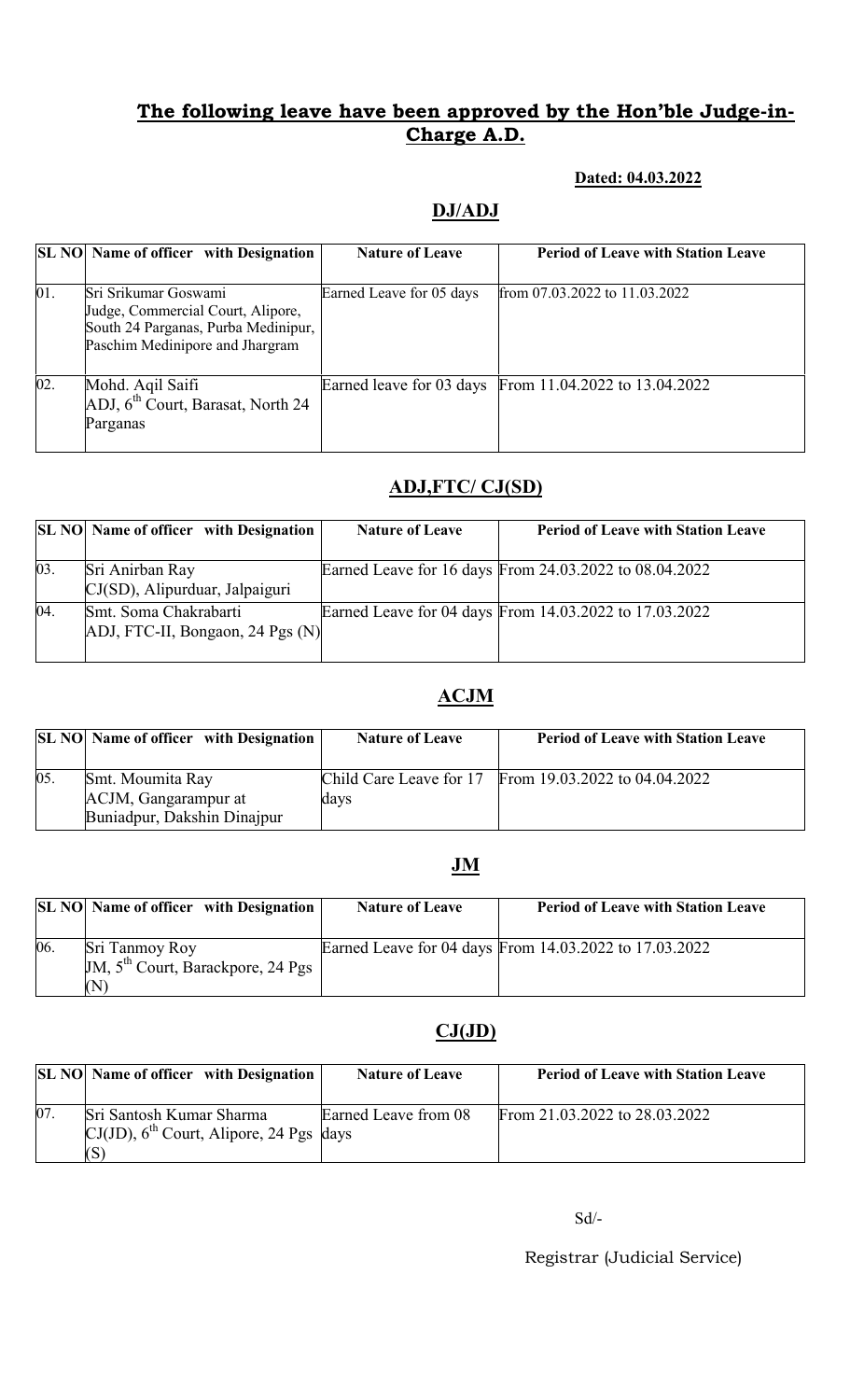### Dated: 04.03.2022

### DJ/ADJ

| <b>SL NO</b> | Name of officer with<br><b>Designation</b>                                           | <b>Nature of Leave</b>     | <b>Period of Leave with Station Leave</b> |
|--------------|--------------------------------------------------------------------------------------|----------------------------|-------------------------------------------|
| 01           | Smt. Indrila Mukhopadhyay Mitra,<br>ADJ, Special Court(E.CAct), Paschim<br>Medinipur | Commuted Leave for 07 days | From 19.02.2022 to 25.02.2022             |

 $\mbox{Sd}/\mbox{-}$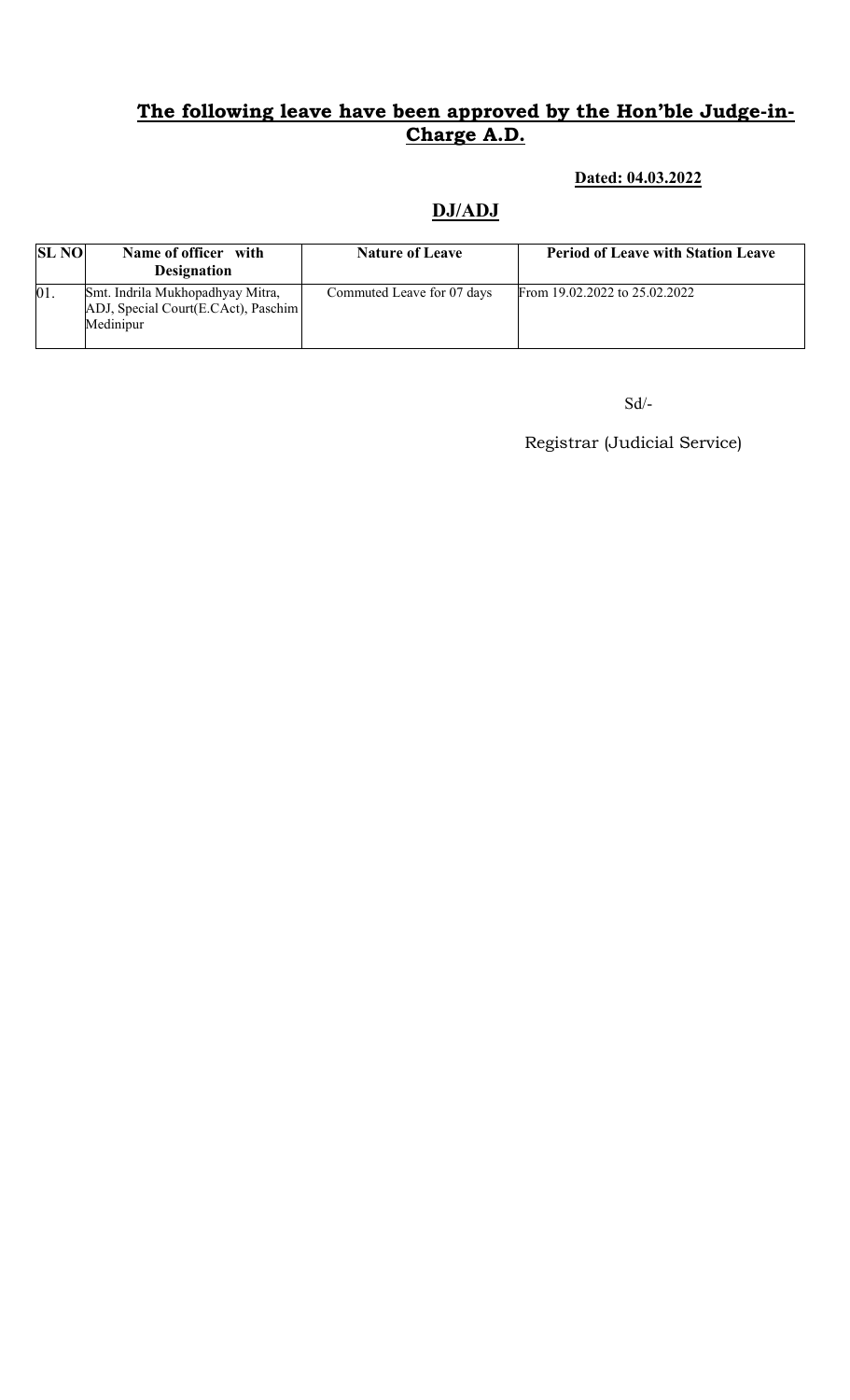### Dated: 07.03.2022

# DJ/ADJ SL NO Name of officer with Designation Nature of Leave Period of Leave with Station Leave 01. Smt. Rupanjana Chakrabarti, ADJ, 7<sup>th</sup> Court, Paschim Medinipur From 21.02.2022 to 28.02.2022

# ADJ,FTC/CJ(SD)

|    |                                                                   | <b>SL NO</b> Name of officer with Designation | <b>Nature of Leave</b>   | <b>Period of Leave with Station Leave</b> |
|----|-------------------------------------------------------------------|-----------------------------------------------|--------------------------|-------------------------------------------|
| 02 | Smt. Himika Das (Banerjee)<br>$CI(SD)$ , Islampur, Uttar Dinajpur |                                               | Earned Leave for 10 days | From $02.03.2022$ to $11.03.2022$         |

### ACJM

|    | <b>SL NO</b> Name of officer with Designation    | <b>Nature of Leave</b>   | <b>Period of Leave with Station Leave</b> |
|----|--------------------------------------------------|--------------------------|-------------------------------------------|
| 03 | Sri Bhaskar Majumder<br>ACJM, Kandi, Murshidabad | Earned Leave for 05 days | From 07.03.2022 to 11.03.2022             |

|     |                                               | <b>NIM</b>                   |                                           |
|-----|-----------------------------------------------|------------------------------|-------------------------------------------|
|     | <b>SL NO</b> Name of officer with Designation | <b>Nature of Leave</b>       | <b>Period of Leave with Station Leave</b> |
|     |                                               |                              |                                           |
| 04. | Smt. Moumita Mitra, MM, 17 <sup>th</sup>      | Child Care Leave for 27 days | From 07.03.2022 to 02.04.2022             |
|     | Court, Calcutta                               |                              |                                           |

|     | <b>SL NO</b> Name of officer with Designation                              | <b>Nature of Leave</b>     | <b>Period of Leave with Station Leave</b> |
|-----|----------------------------------------------------------------------------|----------------------------|-------------------------------------------|
| 05. | Nasrina Parveen, JM, 2 <sup>nd</sup> Court,<br>Serampore, Hooghly          | Earned Leave for 07 days   | From 19.02.2022 to 25.02.2022             |
| 06. | Smt. Saptabarna Sengupta<br>JM, Additional Court, Hooghly                  | Earned leave for 01 day    | On 30.12.2021                             |
| 07. | Sri Arvind Gaurisaria<br>JM, 2 <sup>nd</sup> Court, Sadar, Purba Bardhaman | Commuted Leave for 03 days | From 21.02.2022 to 23.2.2022              |
| 08. | Mr. Mustaque Alam<br>JM, $6^{th}$ Court, Alipore, 24 Pgs (S)               | Commuted Leave for 05 days | From 28.02.2022 to 04.03.2022             |

## $CJ(JD)$

|     | <b>SL NO</b> Name of officer with Designation                    | <b>Nature of Leave</b>   | <b>Period of Leave with Station Leave</b> |
|-----|------------------------------------------------------------------|--------------------------|-------------------------------------------|
| 09. | Shahin Parveen<br>CJ(JD), Adl. Court, Berhampore,<br>Murshidabad | Earned leave for 11 days | From 07.03.2022 to 17.03.2022             |

Sd/-

Registrar (Judicial Service)

# JM

**MAM**